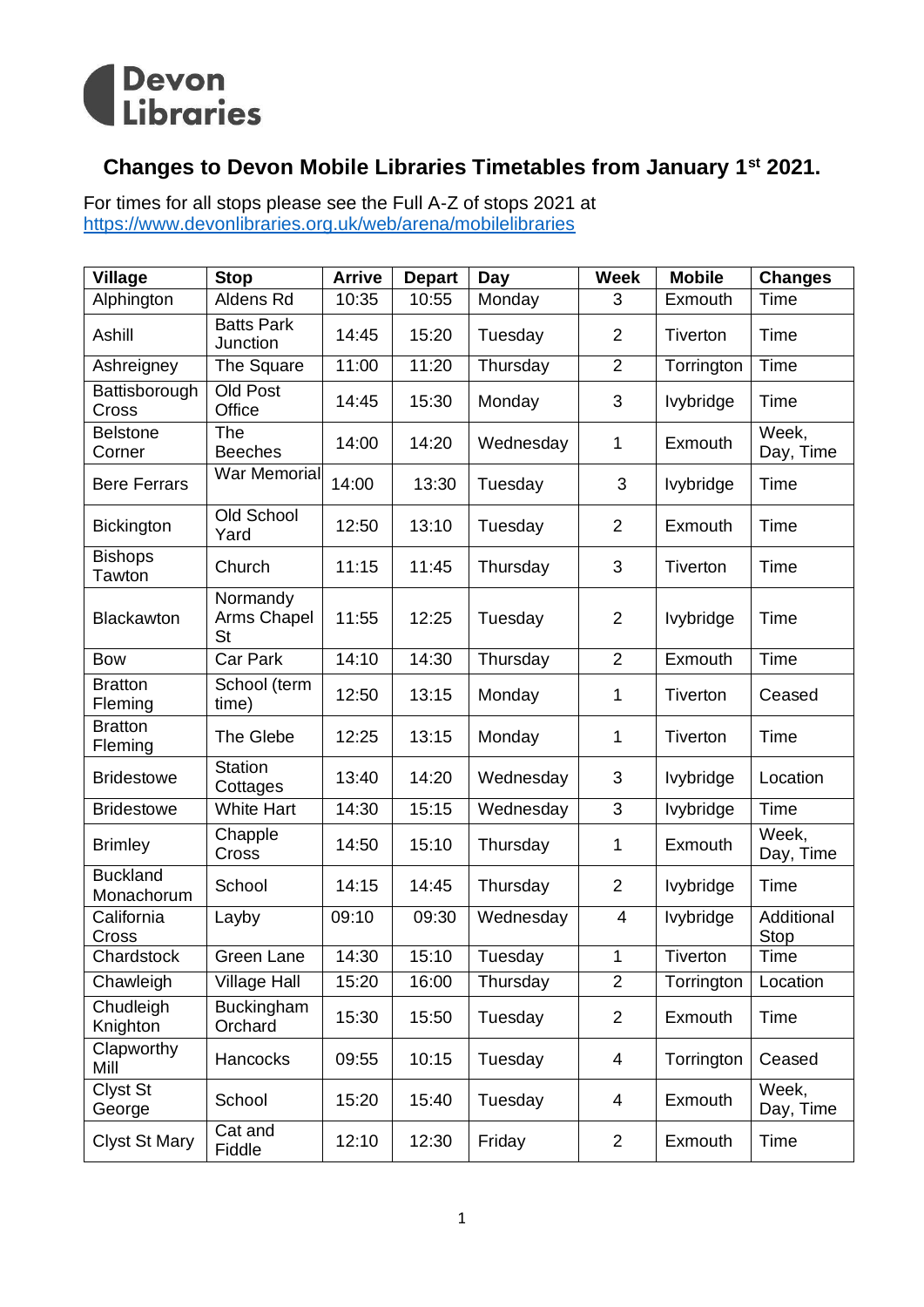

| <b>Clyst St Mary</b> | Winslade<br>Park             | 14:50 | 15:10 | Tuesday   | 4              | Exmouth          | Week,<br>Day, Time |
|----------------------|------------------------------|-------|-------|-----------|----------------|------------------|--------------------|
| Colebrooke           | <b>Bus Shelter</b>           | 11:25 | 23:45 | Thursday  | $\overline{2}$ | Exmouth          | <b>Time</b>        |
| Copplestone          | Fernworthy<br>Park           | 12:30 | 12:50 | Thursday  | $\overline{2}$ | Exmouth          | Time               |
| Cranbrook            | Near<br>Younghayes<br>Centre | 10:40 | 11:50 | Friday    | $\overline{2}$ | Exmouth          | Additional<br>stop |
| Crapstone            | <b>Pilchers Field</b>        | 10:15 | 10:45 | Thursday  | $\overline{2}$ | <b>lvybridge</b> | Time               |
| Culmstock            | <b>Strand Stores</b>         | 11:45 | 12:15 | Saturday  | $\overline{2}$ | Tiverton         | Additional<br>stop |
| Dalwood              | School                       | 11:20 | 11:50 | Friday    | 4              | Tiverton         | Time               |
| Dennington           | Francis<br>House             | 11:55 | 12:20 | Thursday  | 3              | Tiverton         | Ceased             |
| Down St Mary         | Church                       | 13:30 | 13:50 | Thursday  | $\overline{2}$ | Exmouth          | Time               |
| <b>Dunchideock</b>   | Sideling<br>Close            | 11:55 | 12:15 | Monday    | 3              | Exmouth          | <b>Time</b>        |
| East<br>Portlemouth  | Old Chapel                   | 14:25 | 14:45 | Wednesday | $\overline{4}$ | lvybridge        | Time               |
| Exton                | <b>Station</b>               | 9:45  | 10:05 | Monday    | 3              | Exmouth          | Week,<br>Day, Time |
| Frogmore             | Winslade<br>Close            | 15:15 | 15:45 | Wednsday  | 4              | <b>lvybridge</b> | Additional<br>stop |
| Hatherleigh          | Market                       | 10:00 | 11:45 | Tuesday   | $\overline{2}$ | Torrington       | <b>Time</b>        |
| Haytor               | Rock Inn                     | 10:10 | 10:40 | Tuesday   | $\overline{2}$ | Exmouth          | <b>Time</b>        |
| Hemyock              | Lower<br>Millhayes           | 15:05 | 15:45 | Thursday  | 4              | Tiverton         | Time               |
| Hemyock              | <b>Village Hall</b>          | 9:45  | 11:30 | Saturday  | $\overline{2}$ | Tiverton         | Time               |
| Hennock              | Palk Arms                    | 14:00 | 14:20 | Tuesday   | $\overline{2}$ | Exmouth          | Time               |
| Holcombe<br>Rogus    | <b>Village Centre</b>        | 12:00 | 13:00 | Wednesday | 4              | Tiverton         | Time               |
| Hollocombe           | Shute Wood                   | 11:35 | 12:15 | Thursday  | $\overline{2}$ | Torrington       | Time               |
| <b>Hope Cove</b>     | Weymouth<br>Park             | 12:30 | 12:55 | Wednesday | 1              | lvybridge        | Time               |
| Horrabridge          | Pencreber<br>Road            | 11:00 | 11:30 | Thursday  | $\overline{2}$ | <b>lvybridge</b> | Location           |
| Huntsham             | Post office                  | 11:10 | 11:30 | Wednesday | 4              | Tiverton         | Time               |
| Ide                  | <b>Village Centre</b>        | 12:30 | 12:50 | Monday    | 3              | Exmouth          | Time               |
| Ilsington            | Old Shop                     | 10:50 | 11:10 | Tuesday   | $\overline{2}$ | Exmouth          | <b>Time</b>        |
| Kentisbeare          | <b>Village Hall</b>          | 13:45 | 14:30 | Tuesday   | $\overline{2}$ | Tiverton         | Time               |
| Kingskerswell        | <b>Ganders Park</b>          | 13:10 | 13:30 | Tuesday   | 4              | Exmouth          | Time               |
| Knowle               | Ebrington<br>Arms            | 9:45  | 10:05 | Tuesday   | 1              | Torrington       | Time               |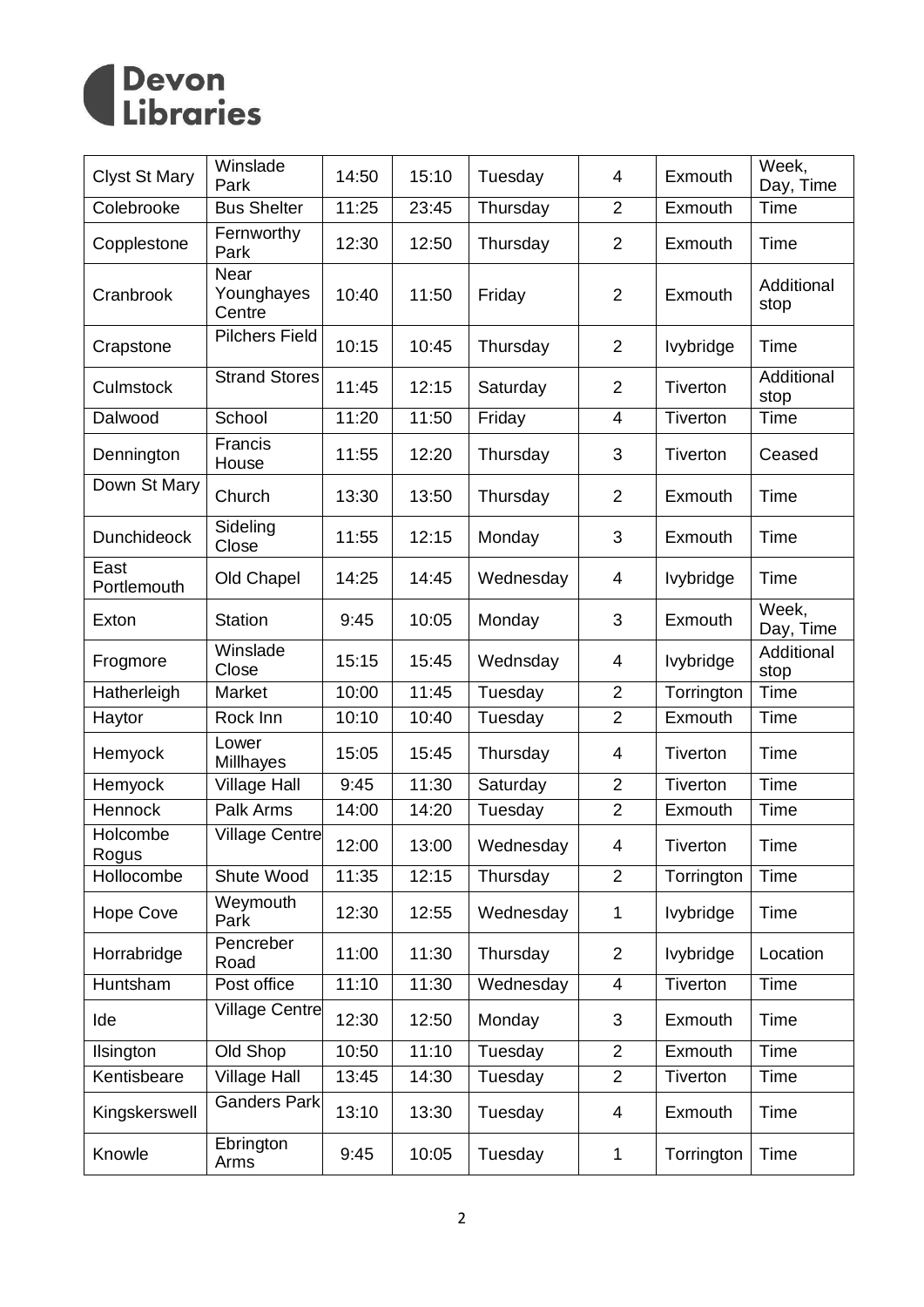

| Knowstone            | Church                              | 12:05 | 12:30 | Wednesday | 1                        | Tiverton         | <b>Time</b>                                                     |
|----------------------|-------------------------------------|-------|-------|-----------|--------------------------|------------------|-----------------------------------------------------------------|
| Lee                  | Church                              | 11:10 | 11:30 | Thursday  | $\mathbf{1}$             | Torrington       | Time                                                            |
| Marldon              | School                              | 12:00 | 12:20 | Tuesday   | $\overline{\mathcal{A}}$ | Exmouth          | <b>Time</b>                                                     |
| Marldon              | Pembroke<br>Park                    | 12:30 | 12:50 | Tuesday   | 4                        | Exmouth          | Time                                                            |
| Marwood              | Church                              | 14:10 | 14:40 | Tuesday   | 3                        | Tiverton         | Time                                                            |
| Membury              | <b>Village Hall</b>                 | 14:00 | 14:45 | Friday    | 4                        | Tiverton         | Time                                                            |
| Mortehoe             | Church                              | 12:00 | 12:30 | Thursday  | 1                        | Torrington       | <b>Time</b>                                                     |
| Noss Mayo            | <b>Tennis Courts</b>                | 13:30 | 14:30 | Monday    | 3                        | lvybridge        | Time                                                            |
| Nymet<br>Rowland     | Opposite<br><b>Village Hall</b>     | 12:30 | 12:50 | Tuesday   | 4                        | <b>Tiverton</b>  | Time                                                            |
| Oakford              | Car Park                            | 9:45  | 10:35 | Wednesday | $\overline{\mathcal{A}}$ | Tiverton         | <b>Time</b>                                                     |
| Penstone             | <b>Village Centre</b>               | 11:50 | 12:10 | Thursday  | $\overline{2}$           | Exmouth          | Time                                                            |
| Petrockstowe         | <b>Baxter Hall</b>                  | 14:00 | 14:30 | Monday    | 1                        | Torrington       | Time                                                            |
| Rattery              | <b>Village Hall</b>                 | 10:15 | 11:10 | Tuesday   | 1                        | Ivybridge        | Time                                                            |
| Riddlecombe          | Post Box                            | 10:15 | 10:45 | Thursday  | $\overline{2}$           | Torrington       | Time                                                            |
| Salcombe             | Park<br>Rise/Beadon<br><b>Drive</b> | 11:35 | 12:05 | Wednesday | 1                        | <b>lvybridge</b> | Temporary<br>stop while<br>library is<br>closed due<br>to Covid |
| Sherford             | School car<br>park Hercules<br>Rd   | 13:00 | 16:00 | Monday    | 1                        | lvybridge        | Location                                                        |
| Silverton            | Wyndham<br>Road                     | 13:15 | 14:15 | Thursday  | $\overline{2}$           | <b>Tiverton</b>  | Time                                                            |
| South Brent          | <b>Station</b><br>Approach          | 15:15 | 15:45 | Monday    | 1                        | <b>lvybridge</b> | Time                                                            |
| Spreyton             | <b>Village Shop</b>                 | 14:50 | 15:30 | Thursday  | $\overline{2}$           | Exmouth          | Week,<br>Day, Time                                              |
| <b>Stoke Gabriel</b> | <b>Barn Park</b>                    | 11:00 | 11:30 | Tuesday   | $\overline{4}$           | Exmouth          | Time                                                            |
| Teigngrace           | Old School                          | 14:50 | 15:10 | Tuesday   | $\overline{2}$           | Exmouth          | <b>Time</b>                                                     |
| Thorverton           | <b>Quarry Car</b><br>Park           | 15:45 | 16:30 | Thursday  | $\overline{2}$           | <b>Tiverton</b>  | Time                                                            |
| Throwleigh           | Old Post<br>Office                  | 10:30 | 11:00 | Tuesday   | 3                        | Exmouth          | Time                                                            |
| Throwleigh           | Shilstone<br>Lane                   | 11:10 | 11:30 | Tuesday   | 3                        | Exmouth          | Time                                                            |
| Thurlestone          | <b>Village Hall</b>                 | 15:10 | 16:00 | Wednesday | 1                        | lvybridge        | <b>Time</b>                                                     |
| Weir Quay            | <b>Weir Quay</b>                    | 12.10 | 12.45 | Tuesday   | 3                        | lvybridge        | <b>Time</b>                                                     |
| Wembworthy           | Church                              | 13:30 | 14:00 | Thursday  | $\overline{2}$           | Torrington       | Time                                                            |
| <b>West Down</b>     | Square                              | 10:20 | 10:50 | Thursday  | 1                        | Torrington       | Time                                                            |